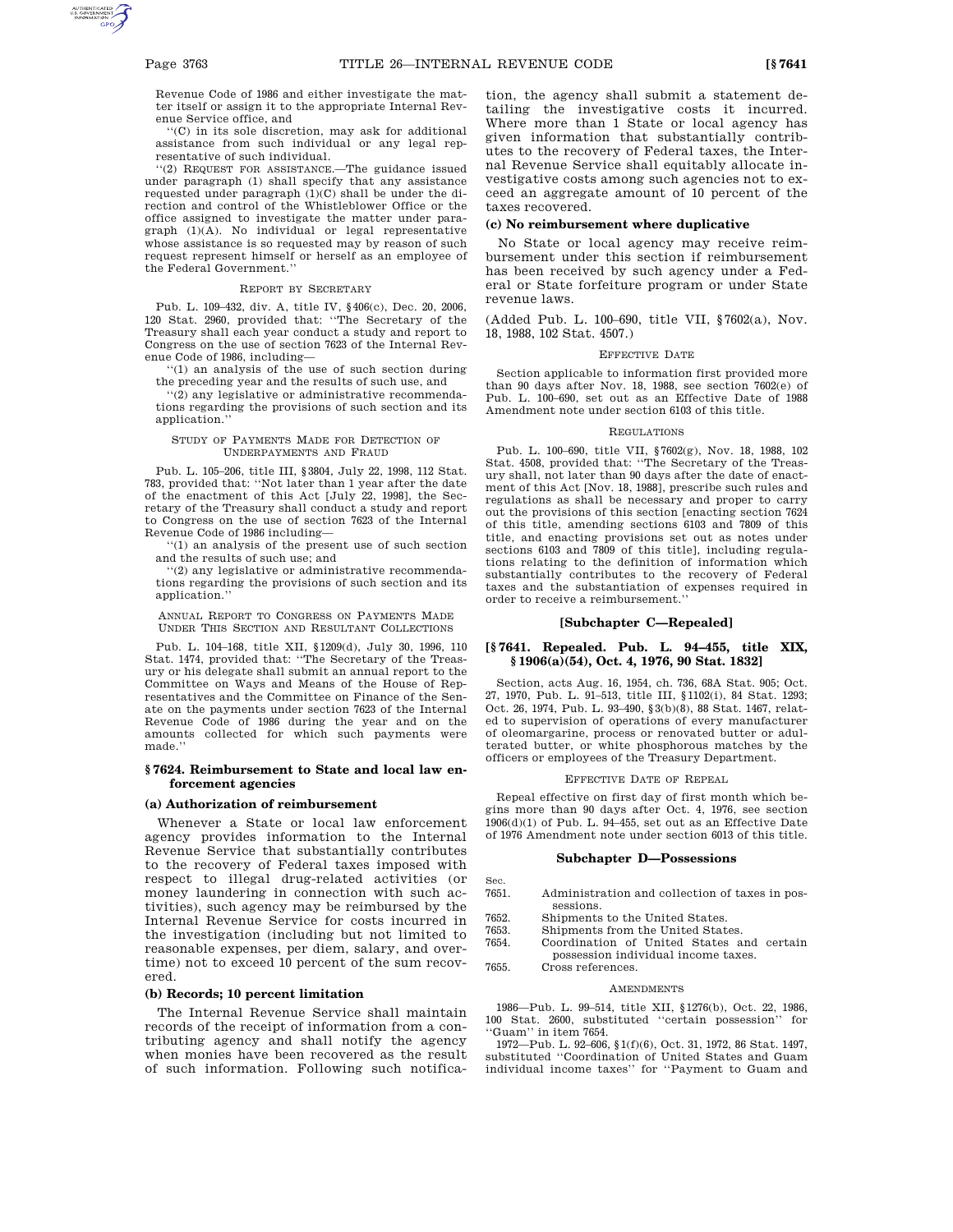American Samoa of proceeds of tax on coconut and palm oil'' in item 7654.

## **§ 7651. Administration and collection of taxes in possessions**

Except as otherwise provided in this subchapter, and except as otherwise provided in section 28(a) of the Revised Organic Act of the Virgin Islands and section 30 of the Organic Act of Guam (relating to the covering of the proceeds of certain taxes into the treasuries of the Virgin Islands and Guam, respectively)—

## **(1) Applicability of administrative provisions**

All provisions of the laws of the United States applicable to the assessment and collection of any tax imposed by this title or of any other liability arising under this title (including penalties) shall, in respect of such tax or liability, extend to and be applicable in any possession of the United States in the same manner and to the same extent as if such possession were a State, and as if the term ''United States'' when used in a geographical sense included such possession.

#### **(2) Tax imposed in possession**

In the case of any tax which is imposed by this title in any possession of the United States—

### **(A) Internal revenue collections**

Such tax shall be collected under the direction of the Secretary, and shall be paid into the Treasury of the United States as internal revenue collections; and

# **(B) Applicable laws**

All provisions of the laws of the United States applicable to the administration, collection, and enforcement of such tax (including penalties) shall, in respect of such tax, extend to and be applicable in such possession of the United States in the same manner and to the same extent as if such possession were a State, and as if the term ''United States'' when used in a geographical sense included such possession.

#### **(3) Other laws relating to possessions**

This section shall apply notwithstanding any other provision of law relating to any possession of the United States.

### **(4) Virgin Islands**

(A) For purposes of this section, the reference in section 28(a) of the Revised Organic Act of the Virgin Islands to ''any tax specified in section 3811 of the Internal Revenue Code'' shall be deemed to refer to any tax imposed by chapter 2 or by chapter 21.

(B) For purposes of this title, section 28(a) of the Revised Organic Act of the Virgin Islands shall be effective as if such section 28(a) had been enacted before the enactment of this title and such section 28(a) shall have no effect on the amount of income tax liability required to be paid by any person to the United States.

(Aug. 16, 1954, ch. 736, 68A Stat. 906; Pub. L. 91–513, title III, §1102(j), Oct. 27, 1970, 84 Stat. 1293; Pub. L. 94–455, title XIX, §1906(b)(13)(A), Oct. 4, 1976, 90 Stat. 1834; Pub. L. 98–369, div. A, title I, §130(c), title VIII, §801(d)(9), July 18, 1984, 98 Stat. 661, 997; Pub. L. 99–514, title XII, §1275(b), Oct. 22, 1986, 100 Stat. 2598; Pub. L. 110–172, §11(a)(34)(B), Dec. 29, 2007, 121 Stat. 2487.)

#### REFERENCES IN TEXT

Section 28(a) of the Revised Organic Act of the Virgin Islands, referred to in introductory provisions and par. (4), is classified to section 1642 of Title 48, Territories and Insular Possessions.

Section 30 of the Organic Act of Guam, referred to in introductory provisions, is classified to section 1421h of Title 48.

### AMENDMENTS

2007—Pars. (4), (5). Pub. L. 110–172 redesignated par. (5) as (4) and struck out heading and text of former par. (4). Text read as follows: ''For purposes of this section, the term 'possession of the United States' includes the Canal Zone.''

1986—Par. (5)(B). Pub. L. 99–514 amended subpar. (B) generally. Prior to amendment, subpar. (B) read as follows: ''For purposes of this title (other than section 881(b)(1) or subpart C of part III of subchapter N of chapter 1), section 28(a) of the Revised Organic Act of the Virgin Islands shall be effective as if such section had been enacted subsequent to the enactment of this title.''

1984—Par. (5)(B). Pub. L. 98–369, §801(d)(9), inserted ''or subpart C of part III of subchapter N of chapter 1''.

Pub. L. 98–369, §130(c), inserted ''(other than section  $881(b)(1))$ "

1976—Par. (2)(A). Pub. L. 94–455 struck out ''or his delegate'' after ''Secretary''.

1970—Pub. L. 91–513 struck out reference to exceptions provided for in sections 4705(b), 4735, and 4762 (relating to taxes on narcotic drugs and marihuana) in provisions preceding par. (1).

## EFFECTIVE DATE OF 1986 AMENDMENT

Amendment by Pub. L. 99–514 applicable to taxable years beginning after Dec. 31, 1986, with certain exceptions and qualifications, see section 1277 of Pub. L. 99–514, set out as a note under section 931 of this title.

### EFFECTIVE DATE OF 1984 AMENDMENT

Amendment by section 130(c) of Pub. L. 98–369 applicable to payments made after Mar. 1, 1984, in taxable years ending after such date, see section 130(d) of Pub. L. 98–369, set out as a note under section 881 of this title.

Amendment by section 801(d)(9) of Pub. L. 98–369 applicable to transactions after Dec. 31, 1984, in taxable years ending after such date, see section 805(a)(1) of Pub. L. 98–369, as amended, set out as a note under section 245 of this title.

### EFFECTIVE DATE OF 1970 AMENDMENT

Amendment by Pub. L. 91–513 effective on first day of seventh calendar month that begins after Oct. 26, 1970, see section 1105(a) of Pub. L. 91-513, set out as an Effective Date note under section 951 of Title 21, Food and Drugs.

### SAVINGS PROVISION

Prosecutions for any violation of law occurring, and civil seizures or forfeitures and injunctive proceedings commenced, prior to the effective date of amendment of this section by section 1102 of Pub. L. 91–513 not to be affected or abated by reason thereof, see section 1103 of Pub. L. 91–513, set out as a note under sections 171 to 174 of Title 21, Food and Drugs.

COMPENSATION TO GUAM AND VIRGIN ISLANDS FOR UN-EXPECTED REVENUE LOSSES OCCASIONED BY TAX RE-DUCTION ACT OF 1975 AND TAX REFORM ACT OF 1976

Pub. L. 95–134, title IV, §402, Oct. 15, 1977, 91 Stat. 1163, provided that: ''In order to compensate the terri-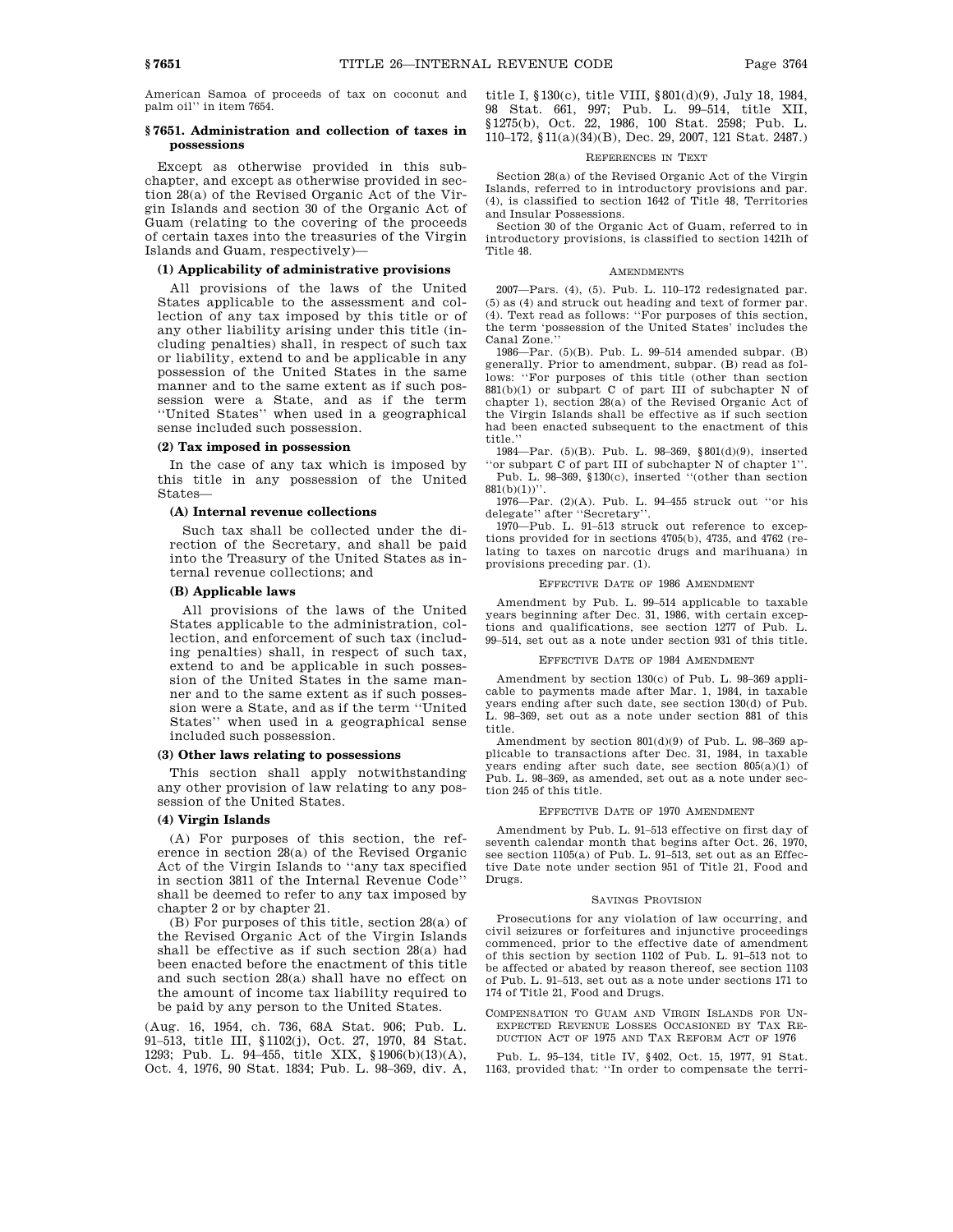tories of Guam and the Virgin Islands for unexpected revenue losses occasioned by the Tax Reduction Act of 1975 [Pub. L. 94–12, Mar. 29, 1975, 89 Stat. 26, see Tables] and the Tax Reform Act of 1976 [Pub. L. 94–455, Oct. 4, 1976, 90 Stat. 1525, see Tables] there is hereby authorized to be appropriated to the Secretary for grants to the government of Guam not to exceed \$15,000,000 and after October 1, 1977, for grants to the government of the Virgin Islands not to exceed \$14,000,000, such sums being in addition to those previously authorized for such purposes.''

#### PAYMENTS TO GOVERNMENT OF AMERICAN SAMOA, GUAM, AND THE VIRGIN ISLANDS

Pub. L. 95–30, title IV, §407, May 23, 1977, 91 Stat. 156, provided that:

'(a) The Secretary of the Treasury is authorized to make separate payments to the government of American Samoa, the government of Guam, and the government of the Virgin Islands. The payment to the government of a particular possession shall be in an amount equal to the loss to that possession with respect to tax returns for the first taxable year beginning after December 31, 1976, by reason of sections 101 and 102 of this Act [amending sections 1, 3, 21, 42, 57, 63, 143, 161, 172, 211, 402, 441, 443, 511, 584, 613A, 641, 642, 667, 703, 861, 862, 873, 904, 911, 931, 1034, 1211, 1302, 6014, 6212, 6504, and 6654 of this title and repealing sections 36, 141, 142, 144 and 145 of this title]. Such amount shall be determined by the Secretary of the Treasury upon certification to the Secretary by the United States Government Comptrollers for Guam and the Virgin Islands.

''(b) There are hereby authorized to be appropriated, out of any funds in the Treasury not otherwise appropriated, such sums as may be necessary to carry out the provisions of this section.''

### **§ 7652. Shipments to the United States**

# **(a) Puerto Rico**

# **(1) Rate of tax**

Except as provided in section 5314, articles of merchandise of Puerto Rican manufacture coming into the United States and withdrawn for consumption or sale shall be subject to a tax equal to the internal revenue tax imposed in the United States upon the like articles of merchandise of domestic manufacture.

## **(2) Payment of tax**

The Secretary shall by regulations prescribe the mode and time for payment and collection of the tax described in paragraph (1), including any discretionary method described in section 6302(b) and (c). Such regulations shall authorize the payment of such tax before shipment from Puerto Rico, and the provisions of section 7651(2)(B) shall be applicable to the payment and collection of such tax in Puerto Rico.

# **(3) Deposit of internal revenue collections**

All taxes collected under the internal revenue laws of the United States on articles produced in Puerto Rico and transported to the United States (less the estimated amount necessary for payment of refunds and drawbacks), or consumed in the island, shall be covered into the treasury of Puerto Rico.

## **(b) Virgin Islands**

## **(1) Taxes imposed in the United States**

Except as provided in section 5314, there shall be imposed in the United States, upon articles coming into the United States from the Virgin Islands, a tax equal to the internal revenue tax imposed in the United States upon like articles of domestic manufacture.

## **(2) Exemption from tax imposed in the Virgin Islands**

Such articles shipped from such islands to the United States shall be exempt from the payment of any tax imposed by the internal revenue laws of such islands.

## **(3) Disposition of internal revenue collections**

The Secretary shall determine the amount of all taxes imposed by, and collected under the internal revenue laws of the United States on articles produced in the Virgin Islands and transported to the United States. The amount so determined less 1 percent and less the estimated amount of refunds or credits shall be subject to disposition as follows:

(A) The payment of an estimated amount shall be made to the government of the Virgin Islands before the commencement of each fiscal year as set forth in section  $4(c)(2)$ of the Act entitled ''An Act to authorize appropriations for certain insular areas of the United States, and for other purposes'', approved August 18, 1978 (48 U.S.C. 1645), as in effect on the date of the enactment of the Trade and Development Act of 2000. The payment so made shall constitute a separate fund in the treasury of the Virgin Islands and may be expended as the legislature may determine.

(B) Any amounts remaining shall be deposited in the Treasury of the United States as miscellaneous receipts.

If at the end of any fiscal year the total of the Federal contribution made under subparagraph (A) with respect to the four calendar quarters immediately preceding the beginning of that fiscal year has not been obligated or expended for an approved purpose, the balance shall continue available for expenditure during any succeeding fiscal year, but only for emergency relief purposes and essential public projects. The aggregate amount of moneys available for expenditure for emergency relief purposes and essential public projects only shall not exceed the sum of \$5,000,000 at the end of any fiscal year. Any unobligated or unexpended balance of the Federal contribution remaining at the end of a fiscal year which would cause the moneys available for emergency relief purposes and essential public projects only to exceed the sum of \$5,000,000 shall thereupon be transferred and paid over to the Treasury of the United States as miscellaneous receipts.

## **(c) Articles containing distilled spirits**

For purposes of subsections  $(a)(3)$  and  $(b)(3)$ , any article containing distilled spirits shall in no event be treated as produced in Puerto Rico or the Virgin Islands unless at least 92 percent of the alcoholic content in such article is attributable to rum.

# **(d) Articles other than articles containing distilled spirits**

For purposes of subsections  $(a)(3)$  and  $(b)(3)$ —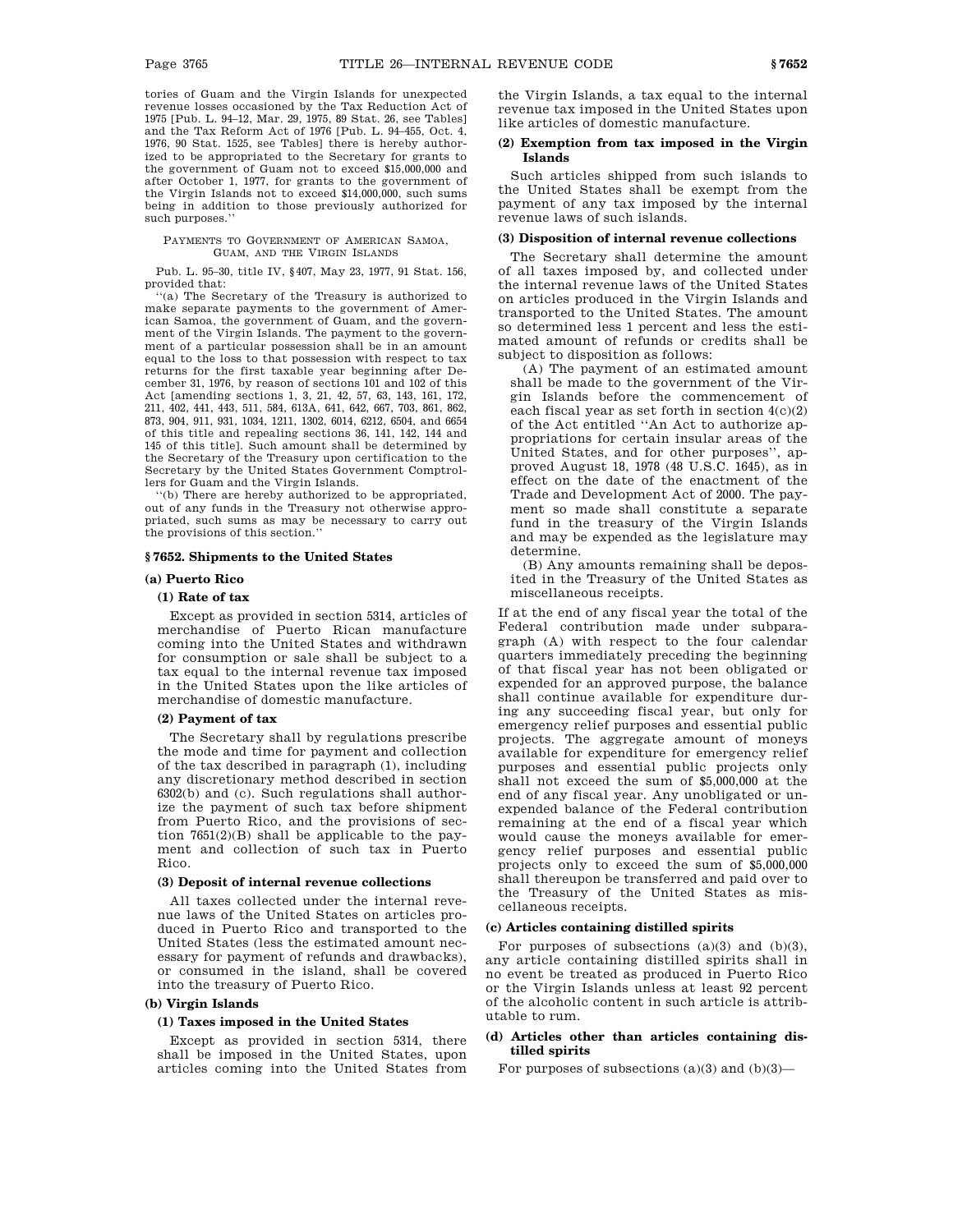# **(1) Value added requirement for Puerto Rico**

Any article, other than an article containing distilled spirits, shall in no event be treated as produced in Puerto Rico unless the sum of—

(A) the cost or value of the materials produced in Puerto Rico, plus

(B) the direct costs of processing operations performed in Puerto Rico,

equals or exceeds 50 percent of the value of such article as of the time it is brought into the United States.

# **(2) Prohibition of Federal excise tax subsidies (A) In general**

No amount shall be transferred under subsection  $(a)(3)$  or  $(b)(3)$  in respect of taxes imposed on any article, other than an article containing distilled spirits, if the Secretary determines that a Federal excise tax subsidy was provided by Puerto Rico or the Virgin Islands (as the case may be) with respect to such article.

#### **(B) Federal excise tax subsidy**

For purposes of this paragraph, the term ''Federal excise tax subsidy'' means any subsidy—

(i) of a kind different from, or

(ii) in an amount per value or volume of production greater than,

the subsidy which Puerto Rico or the Virgin Islands offers generally to industries producing articles not subject to Federal excise taxes.

# **(3) Direct costs of processing operations**

For purposes of this subsection, the term ''direct cost of processing operations'' has the same meaning as when used in section 213 of the Caribbean Basin Economic Recovery Act.

## **(e) Shipments of rum to the United States**

# **(1) Excise taxes on rum covered into treasuries of Puerto Rico and Virgin Islands**

All taxes collected under section 5001(a)(1) on rum imported into the United States (less the estimated amount necessary for payment of refunds and drawbacks) shall be covered into the treasuries of Puerto Rico and the Virgin Islands.

### **(2) Secretary prescribes formula**

The Secretary shall, from time to time, prescribe by regulation a formula for the division of such tax collections between Puerto Rico and the Virgin Islands and the timing and methods for transferring such tax collections.

## **(3) Rum defined**

For purposes of this subsection, the term ''rum'' means any article classified under subheading 2208.40.00 of the Harmonized Tariff Schedule of the United States (19 U.S.C. 1202).

# **(4) Coordination with subsections (a) and (b)**

Paragraph (1) shall not apply with respect to any rum subject to tax under subsection (a) or (b).

## **(f) Limitation on cover over of tax on distilled spirits**

For purposes of this section, with respect to taxes imposed under section 5001 or this section

on distilled spirits, the amount covered into the treasuries of Puerto Rico and the Virgin Islands shall not exceed the lesser of the rate of—

(1) \$10.50 (\$13.25 in the case of distilled spirits brought into the United States after June 30, 1999, and before January 1, 2017), or

(2) the tax imposed under section  $5001(a)(1)$ , on each proof gallon.

### **(g) Drawback for medicinal alcohol, etc.**

In the case of medicines, medicinal preparations, food products, flavors, flavoring extracts, or perfume containing distilled spirits, which are unfit for beverage purposes and which are brought into the United States from Puerto Rico or the Virgin Islands—

(1) subpart B of part II of subchapter A of chapter 51 shall be applied as if—

(A) the use and tax determination described in section 5111 had occurred in the United States by a United States person at the time the article is brought into the United States, and

(B) the rate of tax were the rate applicable under subsection (f) of this section, and

(2) no amount shall be covered into the treasuries of Puerto Rico or the Virgin Islands.

# **(h) Manner of cover over of tax must be derived from this title**

No amount shall be covered into the treasury of Puerto Rico or the Virgin Islands with respect to taxes for which cover over is provided under this section unless made in the manner specified in this section without regard to—

(1) any provision of law which is not contained in this title or in a revenue Act; and

(2) whether such provision of law is a subsequently enacted provision or directly or indirectly seeks to waive the application of this subsection.

(Aug. 16, 1954, ch. 736, 68A Stat. 907; Pub. L. 85–859, title II, §204(17), (18), Sept. 2, 1958, 72 Stat. 1430; Pub. L. 89–44, title VIII, §808(b)(3), June 21, 1965, 79 Stat. 164; Pub. L. 94–202, §10(a), Jan. 2, 1976, 89 Stat. 1141; Pub. L. 94–455, title XIX, §1906(a)(55), (b) (13)(A), Oct. 4, 1976, 90 Stat. 1832, 1834; Pub. L. 98–67, title II, §221(a), Aug. 5, 1983, 97 Stat. 395; Pub. L. 98–213, §5(c), Dec. 8, 1983, 97 Stat. 1460; Pub. L. 98–369, div. B, title VI, §§2681(a), 2682(a), July 18, 1984, 98 Stat. 1172, 1174; Pub. L. 99–514, title XVIII, §1879(i)(1), Oct. 22, 1986, 100 Stat. 2907; Pub. L. 100–418, title I, §1214(p)(1), Aug. 23, 1988, 102 Stat. 1159; Pub. L. 103–66, title XIII, §13227(e), Aug. 10, 1993, 107 Stat. 494; Pub. L. 103–465, title I, §136(b), Dec. 8, 1994, 108 Stat. 4841; Pub. L. 106–170, title V, §512(a), Dec. 17, 1999, 113 Stat. 1924; Pub. L. 106–200, title VI, §602(b), (c), May 18, 2000, 114 Stat. 305, 306; Pub. L. 107–147, title VI, §609(a), Mar. 9, 2002, 116 Stat. 60; Pub. L. 108–311, title III, §305(a), Oct. 4, 2004, 118 Stat. 1179; Pub. L. 109–59, title XI, §11125(b)(22), Aug. 10, 2005, 119 Stat. 1957; Pub. L. 109–432, div. A, title I, §114(a), Dec. 20, 2006, 120 Stat. 2940; Pub. L. 110–343, div. C, title III, §308(a), Oct. 3, 2008, 122 Stat. 3869; Pub. L. 111–312, title VII, §755(a), Dec. 17, 2010, 124 Stat. 3322; Pub. L. 112–240, title III, §329(a), Jan. 2, 2013, 126 Stat. 2335; Pub. L. 113–295, div. A, title I, §140(a), Dec. 19, 2014, 128 Stat. 4020; Pub. L.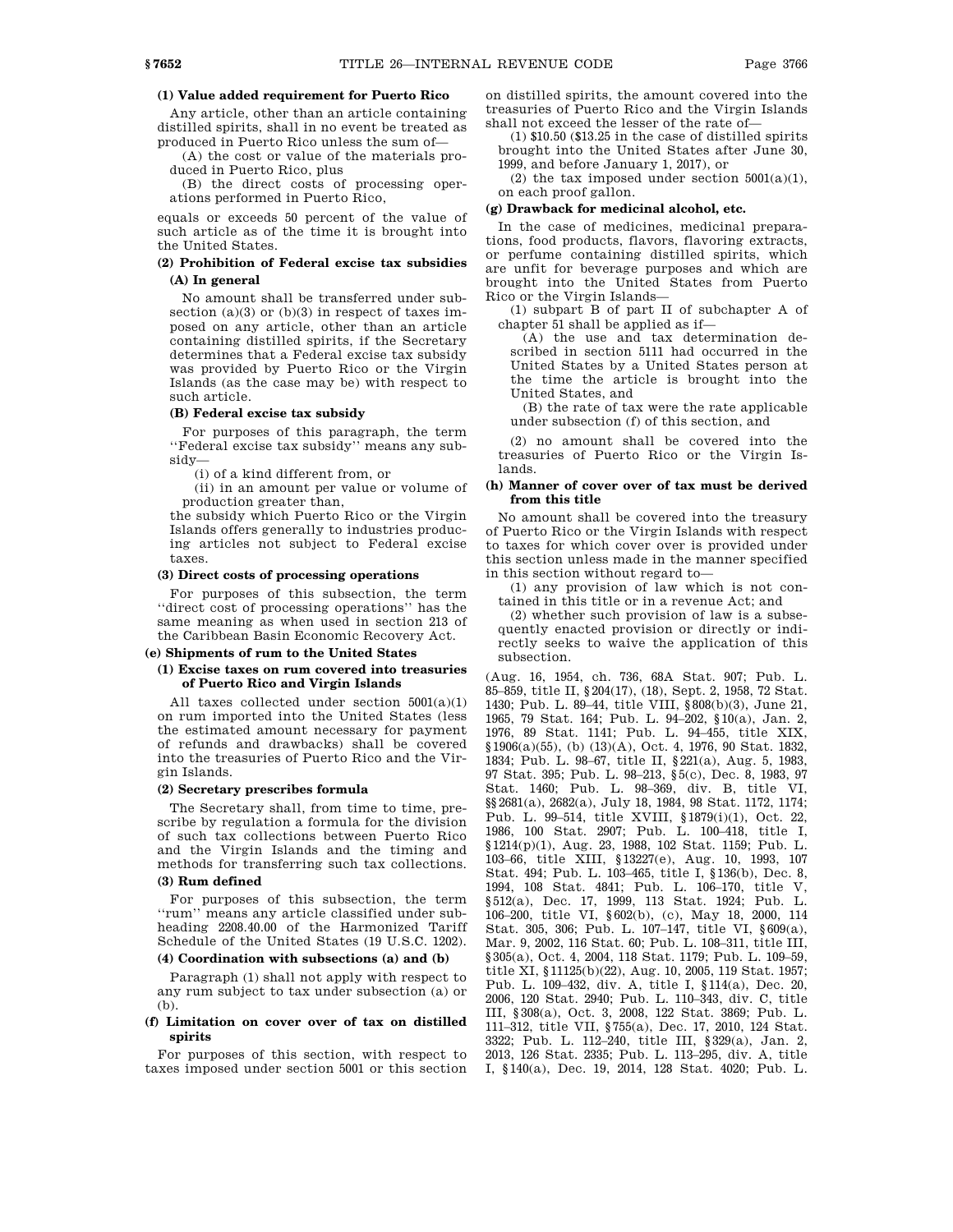114–113, div. Q, title I, §172(a), Dec. 18, 2015, 129 Stat. 3071.)

#### REFERENCES IN TEXT

The date of the enactment of the Trade and Development Act of 2000, referred to in subsec. (b)(3)(A), is the date of enactment of Pub. L. 106–200, which was approved May 18, 2000.

Section 213 of the Caribbean Basin Economic Recovery Act, referred to in subsec. (d)(3), is classified to section 2703 of Title 19, Customs Duties.

The Harmonized Tariff Schedule of the United States  $(19 \text{ U.S.C. } 1202)$ , referred to in subsec.  $(e)(3)$ , is not set out in the Code. See Publication of Harmonized Tariff Schedule note set out under section 1202 of Title 19.

#### **AMENDMENTS**

2015—Subsec. (f)(1). Pub. L. 114–113 substituted ''January 1, 2017'' for ''January 1, 2015''.

2014—Subsec. (f)(1). Pub. L. 113–295 substituted ''January 1, 2015'' for ''January 1, 2014''.

2013—Subsec. (f)(1). Pub. L. 112–240 substituted ''January 1, 2014'' for ''January 1, 2012''.

2010—Subsec. (f)(1). Pub. L. 111–312 substituted ''January 1, 2012'' for ''January 1, 2010''.

2008—Subsec. (f)(1). Pub. L. 110–343 substituted ''January 1, 2010'' for ''January 1, 2008''.

2006—Subsec. (f)(1). Pub. L. 109–432 substituted ''2008'' for ''2006''.

2005—Subsec. (g)(1). Pub. L. 109–59, §11125(b)(22)(A), substituted ''subpart B'' for ''subpart F'' in introductory provisions.

Subsec. (g)(1)(A). Pub. L. 109–59, §11125(b)(22)(B), substituted "section 5111" for "section 5131(a)".

2004—Subsec. (f)(1). Pub. L. 108–311 substituted ''January 1, 2006'' for ''January 1, 2004''.

2002—Subsec. (f)(1). Pub. L. 107–147 substituted ''January 1, 2004'' for ''January 1, 2002''.

2000—Subsec. (b)(3). Pub. L. 106–200, §602(b), amended generally par. (3) heading and text of par. (3) introductory provisions and subpar. (A). Prior to amendment, text of par. (3) introductory provisions and subpar. (A) read as follows: ''Beginning with the calendar quarter ending September 30, 1975, and quarterly thereafter, the Secretary shall determine the amount of all taxes imposed by, and collected during the quarter under, the internal revenue laws of the United States on articles produced in the Virgin Islands and transported to the United States. The amount so determined less 1 percent and less the estimated amount of refunds or credits shall be subject to disposition as follows:

''(A) There shall be transferred and paid over, as soon as practicable after the close of the quarter, to the Government of the Virgin Islands from the amounts so determined a sum equal to the total amount of the revenue collected by the Government of the Virgin Islands during the quarter, as certified by the Government Comptroller of the Virgin Islands. The moneys so transferred and paid over shall constitute a separate fund in the treasury of the Virgin Islands and may be expended as the legislature may determine.''

Subsec. (h). Pub. L. 106–200, §602(c), added subsec. (h). 1999—Subsec. (f)(1). Pub. L. 106–170 amended par. (1) generally. Prior to amendment, par. (1) read as follows: ''\$10.50 (\$11.30 in the case of distilled spirits brought into the United States during the 5-year period beginning on October 1, 1993), or.''

1994—Subsec. (g). Pub. L. 103–465 substituted ''flavoring extracts, or perfume'' for ''or flavoring extracts'' in introductory provisions.

1993—Subsec. (f)(1). Pub. L. 103–66 amended par. (1) generally, substituting present provisions for ''\$10.50, or''.

1988—Subsec. (e)(3). Pub. L. 100–418 substituted ''subheading 2208.40.00 of the Harmonized Tariff Schedule of the United States'' for ''item 169.13 or 169.14 of the Tariff Schedules of the United States''.

1986—Subsec. (g). Pub. L. 99–514 added subsec. (g).

1984—Subsecs. (c)–(e). Pub. L. 98–369, §2681(a), added subsecs. (c) and (d) and redesignated former subsec. (c) as (e).

Subsec. (f). Pub. L. 98–369, §2682(a), added subsec. (f). 1983—Subsec. (b)(3). Pub. L. 98–213, §5(c), amended language of Pub. L. 94–455, §1906(a)(55). See 1976 Amendment note below.

Subsec. (c). Pub. L. 98–67 added subsec. (c).

1976—Subsec. (a)(2). Pub. L. 94–455, §1906(b)(13)(A), struck out ''or his delegate'' after ''Secretary''.

Subsec. (b)(3). Pub. L. 94–455, §1906(b)(13)(A), struck out ''or his delegate'' after ''Secretary'' in provisions following subpar. (B).

Pub. L. 94–455, §1906(a)(55)(B), as amended by Pub. L. 98–213, §5(c)(1), substituted ''emergency relief purposes and essential public projects'' for ''emergency relief purposes and essential public projects, with the prior approval of the President or his designated representative'' in provisions following subpar. (B). Prior to amendment by Pub. L. 98–213, the latter phrase had been substituted for ''approved emergency relief purposes and essential public projects as provided in subparagraph (B)''.

Pub. L. 94–455, §1906(a)(55)(C), struck out ''including payments under subparagraph (B)'' after ''public projects only'' in provisions following subpar. (B).

Subsec. (b)(3)(A). Pub. L. 94–455, §1906(a)(55)(D), as added by Pub. L. 98–213, §5(c)(2), struck out proviso after ''determine'' requiring approval of the President or his designated representative before such moneys may be obligated or expended.

Subsec. (b)(3)(B), (C). Pub. L. 94–455, §1906(a)(55)(A), redesignated subpar. (C) as (B). Former subpar. (B) relating to disposition of internal revenue collections in Virgin Islands for fiscal years ending June 30, 1955 and 1956 was struck out.<br>Pub. L. 94–202 substituted "calendar quarter ending"

Pub. L. 94–202 substituted ''calendar quarter ending September 30, 1975, and quarterly'' for ''fiscal year ending June 30, 1954, and annually'' and ''quarter'' for ''fiscal year'' in provisions preceding subpar. (A), substituted ''paid over, as soon as practicable after the close of the quarter,'' for ''paid over'' and ''quarter'' for ''fiscal year'' in subpar. (A), and substituted ''with respect to the four calendar quarters immediately preceding the beginning'' for ''at the beginning'' in provisions following subpar. (C).

1965—Subsec. (a)(3). Pub. L. 89–44 inserted ''(less the estimated amount necessary for payment of refunds and drawbacks)'' after ''transported to the United States''.

1958—Subsec. (a)(1). Pub. L. 85–859, §204(17), substituted ''section 5314'' for ''section 5318''.

Subsec. (b)(1). Pub. L. 85–859, §204(18), substituted 'section 5314'' for "section 5318".

#### EFFECTIVE DATE OF 2015 AMENDMENT

Pub. L. 114–113, div. Q, title I, §172(b), Dec. 18, 2015, 129 Stat. 3071, provided that: ''The amendment made by this section [amending this section] shall apply to distilled spirits brought into the United States after December 31, 2014.''

#### EFFECTIVE DATE OF 2014 AMENDMENT

Pub. L. 113–295, div. A, title I, §140(b), Dec. 19, 2014, 128 Stat. 4020, provided that: ''The amendment made by this section [amending this section] shall apply to distilled spirits brought into the United States after December 31, 2013.''

#### EFFECTIVE DATE OF 2013 AMENDMENT

Pub. L. 112–240, title III, §329(b), Jan. 2, 2013, 126 Stat. 2335, provided that: ''The amendment made by this section [amending this section] shall apply to distilled spirits brought into the United States after December 31, 2011.''

#### EFFECTIVE DATE OF 2010 AMENDMENT

Pub. L. 111–312, title VII, §755(b), Dec. 17, 2010, 124 Stat. 3322, provided that: ''The amendment made by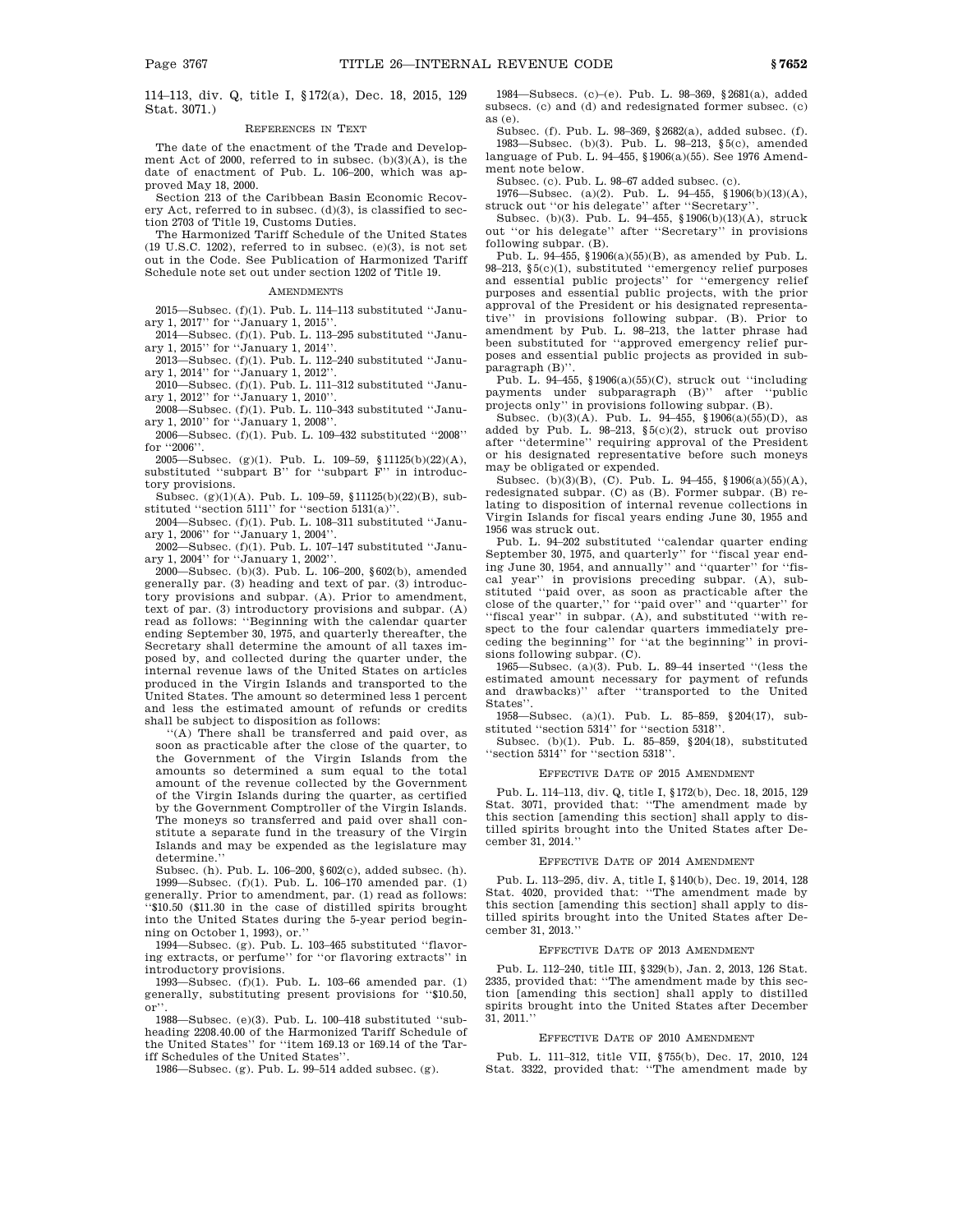this section [amending this section] shall apply to distilled spirits brought into the United States after December 31, 2009.''

### EFFECTIVE DATE OF 2008 AMENDMENT

Pub. L. 110–343, div. C, title III, §308(b), Oct. 3, 2008, 122 Stat. 3869, provided that: ''The amendment made by this section [amending this section] shall apply to distilled spirits brought into the United States after December 31, 2007.''

### EFFECTIVE DATE OF 2006 AMENDMENT

Pub. L. 109–432, div. A, title I, §114(b), Dec. 20, 2006, 120 Stat. 2940, provided that: ''The amendment made by subsection (a) [amending this section] shall apply to articles brought into the United States after December 31, 2005.''

#### EFFECTIVE DATE OF 2005 AMENDMENT

Amendment by Pub. L. 109–59 effective July 1, 2008, but inapplicable to taxes imposed for periods before such date, see section 11125(c) of Pub. L. 109-59, set out as a note under section 5002 of this title.

### EFFECTIVE DATE OF 2004 AMENDMENT

Pub. L. 108–311, title III, §305(b), Oct. 4, 2004, 118 Stat. 1179, provided that:''The amendment made by this section [amending this section] shall apply to articles brought into the United States after December 31, 2003.''

### EFFECTIVE DATE OF 2002 AMENDMENT

Pub. L. 107–147, title VI, §609(b), Mar. 9, 2002, 116 Stat. 60, provided that: ''The amendment made by subsection (a) [amending this section] shall apply to articles brought into the United States after December 31,  $2001$ .

### EFFECTIVE DATE OF 2000 AMENDMENT

Pub. L. 106–200, title VI, §602(d), May 18, 2000, 114 Stat. 306, provided that: ''The amendments made by this section [amending this section and provisions set out as a note under this section] shall apply with respect to transfers or payments made after the date of the enactment of this Act [May 18, 2000].''

### EFFECTIVE DATE OF 1999 AMENDMENT

Pub. L. 106–170, title V, §512(c), Dec. 17, 1999, 113 Stat. 1925, provided that: ''The amendment made by subsection (a) [amending this section] shall take effect on July 1, 1999.''

#### EFFECTIVE DATE OF 1994 AMENDMENT

Amendment by Pub. L. 103–465 effective Jan. 1, 1995, see section 136(d) of Pub. L. 103–465, set out as a note under section 5001 of this title.

## EFFECTIVE DATE OF 1993 AMENDMENT

Amendment by Pub. L. 103–66 effective Oct. 1, 1993, see section 13227(f) of Pub. L. 103–66, set out as a note under section 56 of this title.

## EFFECTIVE DATE OF 1988 AMENDMENT

Amendment by Pub. L. 100–418 effective Jan. 1, 1989, and applicable with respect to articles entered on or after such date, see section 1217(b)(1) of Pub. L. 100–418, set out as an Effective Date note under section 3001 of Title 19, Customs Duties.

### EFFECTIVE DATE OF 1986 AMENDMENT

Pub. L. 99–514, title XVIII, §1879(i)(2), Oct. 22, 1986, 100 Stat. 2907, provided that: ''The amendment made by paragraph (1) [amending this section] shall apply to articles brought into the United States after the date of the enactment of this Act [Oct. 22, 1986].''

#### EFFECTIVE DATE OF 1984 AMENDMENT

Pub. L. 98–369, div. B, title VI, §2681(b), July 18, 1984, 98 Stat. 1173, as amended by Pub. L. 99–514, §2, Oct. 22, 1986, 100 Stat. 2095, provided that:

''(1) IN GENERAL.—Except as provided in paragraph (2), the amendments made by subsection (a) [amending this section] shall apply with respect to articles brought into the United States on or after March 1, 1984.

''(2) EXCEPTION FOR PUERTO RICO FOR PERIODS BEFORE JANUARY 1, 1985.—

''(A) IN GENERAL.—Subject to the limitations of subparagraphs (B) and (C), the amendments made by subsection (a) [amending this section] shall not apply with respect to articles containing distilled spirits brought into the United States from Puerto Rico after February 29, 1984, and before January 1, 1985.

 $f(B)$  \$130,000,000 LIMITATION.—In the case of such articles brought into the United States after February 29, 1984, and before July 1, 1984, the aggregate amount payable to Puerto Rico by reason of subparagraph (A) shall not exceed the excess of—

''(i) \$130,000,000, over

''(ii) the aggregate amount payable to Puerto Rico under section 7652(a) of the Internal Revenue Code of 1986 [formerly I.R.C. 1954] with respect to such articles which were brought into the United States after June 30, 1983, and before March 1, 1984, and which would not meet the requirements of section 7652(c) of such Code.

''(C) \$75,000,000 LIMITATION.—The aggregate amount payable to Puerto Rico by reason of subparagraph (A) shall not exceed \$75,000,000 in the case of articles—

''(i) brought into the United States after June 30, 1984, and before January 1, 1985,

''(ii) which would not meet the requirements of section 7652(c) of such Code,

''(iii) which have been redistilled in Puerto Rico, and

''(iv) which do not contain distilled spirits derived from cane.

''(3) LIMITATION ON INCENTIVE PAYMENTS TO UNITED STATES DISTILLERS.—

''(A) IN GENERAL.—In the case of articles to which this paragraph applies, the aggregate amount of incentive payments paid to any United States distiller with respect to such articles shall not exceed the limitation described in subparagraph (C).

''(B) ARTICLES TO WHICH PARAGRAPH APPLIES.—This paragraph shall apply to any article containing distilled spirits described in clauses (i) through (iv) of paragraph (2)(C).

''(C) LIMITATION.—

''(i) IN GENERAL.—The limitation described in this subparagraph is \$1,500,000.

''(ii) SPECIAL RULE.—The limitation described in this subparagraph shall be zero with respect to any distiller who was not entitled to or receiving incentive payments as of March 1, 1984.

''(D) PAYMENTS IN EXCESS OF LIMITATION.—If any United States distiller receives any incentive payment with respect to articles to which this paragraph applies in excess of the limitation described in subparagraph (C), such distiller shall pay to the United States the total amount of such incentive payments with respect to such articles in the same manner, and subject to the same penalties, as if such amount were tax due and payable under section 5001 of such Code on the date such payments were received.

''(E) INCENTIVE PAYMENTS.—

''(i) IN GENERAL.—For purposes of this paragraph, the term 'incentive payment' means any payment made directly or indirectly by the commonwealth of Puerto Rico to any United States distiller as an incentive to engage in redistillation operations.

''(ii) TRANSPORTATION PAYMENTS EXCLUDED.—Such term shall not include any payment of a direct cost of transportation to or from Puerto Rico with respect to any article to which this paragraph applies.''

Pub. L. 98–369, div. B, title VI, §2682(b), July 18, 1984, 98 Stat. 1175, provided that ''The amendment made by this section [amending this section] shall apply to articles containing distilled spirits brought into the United States after September 30, 1985.''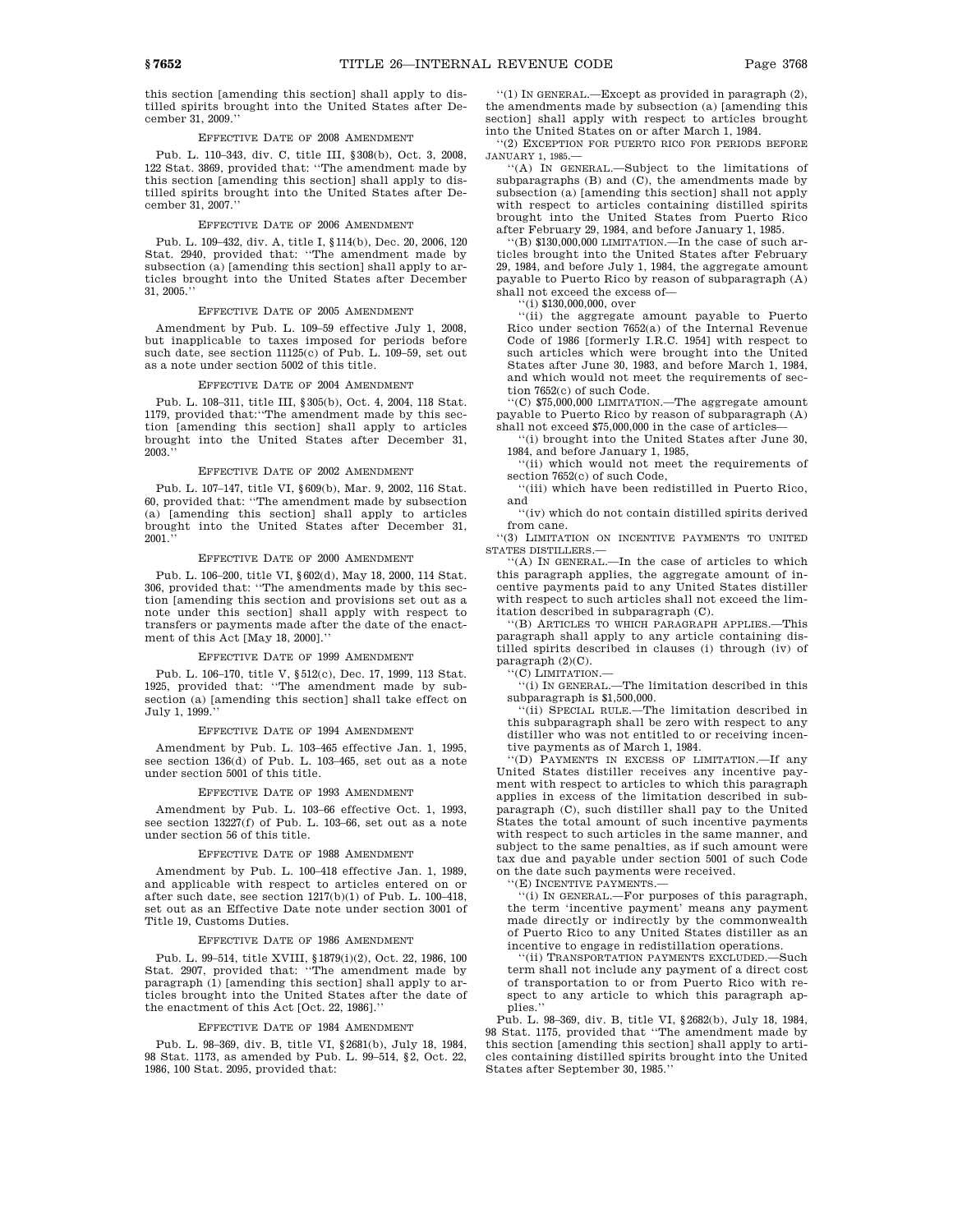# EFFECTIVE DATE OF 1983 AMENDMENT

Pub. L. 98–67, title II, §221(b), Aug. 5, 1983, 97 Stat. 395, provided that: ''The amendment made by subsection (a) [amending this section] shall apply to articles imported into the United States after June 30, 1983.''

#### EFFECTIVE DATE OF 1976 AMENDMENTS

Amendment by Pub. L. 94–455 effective on first day of first month which begins more than 90 days after Oct. 4, 1976, see section 1906(d)(1) of Pub. L. 94–455, set out as a note under section 6013 of this title.

Pub. L. 94–202, §10(b), Jan. 2, 1976, 89 Stat. 1141, provided that: ''The amendments made by paragraphs (1) and (2) of subsection (a) [amending this section] shall apply with respect to all taxes imposed by, and collected after June 30, 1975, under, the internal revenue laws of the United States on articles produced in the Virgin Islands and transported to the United States.''

### EFFECTIVE DATE OF 1965 AMENDMENT

Amendment by Pub. L. 89–44 effective July 1, 1965, see section  $808(d)(1)$  of Pub. L. 89-44, set out as a note under section 5702 of this title.

#### EFFECTIVE DATE OF 1958 AMENDMENT

Amendment by Pub. L. 85–859 effective July 1, 1959, see section 210(a)(1) of Pub. L. 85–859, set out as an Effective Date note under section 5001 of this title.

#### PECIAL COVER OVER TRANSFER RULES

Pub. L. 106–170, title V, §512(b), Dec. 17, 1999, 113 Stat. 1924, as amended by Pub. L. 106–200, §602(a), May 18, 2000, 114 Stat. 305, provided that: ''Notwithstanding section 7652 of the Internal Revenue Code of 1986, the following rules shall apply with respect to any transfer before the first day of the month within which the date of the enactment of the Trade and Development Act of 2000 [May 18, 2000] occurs, of amounts relating to the increase in the cover over of taxes by reason of the amendment made by subsection (a) [amending this section]:

 $(1)$  INITIAL TRANSFER OF INCREMENTAL INCREASE IN COVER OVER.—The Secretary of the Treasury shall, within 15 days after the date of the enactment of this Act [Dec. 17, 1999], transfer an amount equal to the lesser of—

''(A) the amount of such increase otherwise required to be covered over after June 30, 1999, and before the date of the enactment of this Act; or ''(B) \$20,000,000.

''(2) SECOND TRANSFER OF INCREMENTAL INCREASE IN COVER OVER ATTRIBUTABLE TO PERIODS BEFORE RE-SUMPTION OF REGULAR PAYMENTS.—The Secretary of the Treasury shall transfer on the first payment date after the date of the enactment of the Trade and Development Act of 2000 [May 18, 2000] an amount equal to the excess of—

 $'(A)$  the amount of such increase otherwise required to be covered over after June 30, 1999, and before the first day of the month within which such date of enactment occurs, over

''(B) the amount of the transfer described in paragraph (1).''

#### PLAN AMENDMENTS NOT REQUIRED UNTIL JANUARY 1, 1989

For provisions directing that if any amendments made by subtitle A or subtitle C of title XI [§§1101–1147 and 1171–1177] or title XVIII [§§1800–1899A] of Pub. L. 99–514 require an amendment to any plan, such plan amendment shall not be required to be made before the first plan year beginning on or after Jan. 1, 1989, see section 1140 of Pub. L. 99–514, as amended, set out as a note under section 401 of this title.

PAYMENT TO PUERTO RICO OR VIRGIN ISLANDS OF AMOUNTS WITH RESPECT TO MEDICINES, ETC. UNFIT FOR BEVERAGE PURPOSES

Pub. L. 99–514, title XVIII, §1879(i)(3), Oct. 22, 1986, 100 Stat. 2907, provided that:

''(A) Section 7652 of the Internal Revenue Code of 1954 [now 1986] (other than subsection (f) thereof) shall not prevent the payment to Puerto Rico or the Virgin Islands of amounts with respect to medicines, medicinal preparations, food products, flavors, or flavoring extracts containing distilled spirits, which are unfit for beverage purposes and which are brought into the United States from Puerto Rico or the Virgin Islands on or before the date of the enactment of this Act [Oct. 22, 1986].

''(B) With respect to articles brought into the United States after September 27, 1985, subparagraph (A) shall apply only if the Secretary of the Treasury or his delegate is satisfied that the amounts paid to Puerto Rico or the Virgin Islands under subparagraph (A) are being repaid to the proper persons who used the distilled spirits in such articles.''

### EX. ORD. NO. 10602. SECRETARY OF THE INTERIOR AS REPRESENTATIVE OF PRESIDENT

Ex. Ord. No. 10602, Mar. 24, 1955, 20 F.R. 1795, provided: ''By virtue of the authority vested in me by section 7652(b)(3) of the Internal Revenue Code of 1954 [now I.R.C. 1986] (Public Law 591, 83rd Congress, 68A Stat. 907), I hereby designate the Secretary of the Interior as the representative of the President to approve the obligation and expenditure by the government of the Virgin Islands of the moneys referred to in the said section  $7652(b)(3)$ .

### **§ 7653. Shipments from the United States**

#### **(a) Tax imposed**

# **(1) Puerto Rico**

All articles of merchandise of United States manufacture coming into Puerto Rico shall be entered at the port of entry upon payment of a tax equal in rate and amount to the internal revenue tax imposed in Puerto Rico upon the like articles of Puerto Rican manufacture.

### **(2) Virgin Islands**

There shall be imposed in the Virgin Islands upon articles imported from the United States a tax equal to the internal revenue tax imposed in such islands upon like articles there manufactured.

# **(b) Exemption from tax imposed in the United States**

Articles, goods, wares, or merchandise going into Puerto Rico, the Virgin Islands, Guam, and American Samoa from the United States shall be exempted from the payment of any tax imposed by the internal revenue laws of the United States.

## **(c) Drawback of tax paid in the United States**

All provisions of law for the allowance of drawback of internal revenue tax on articles exported from the United States are, so far as applicable, extended to like articles upon which an internal revenue tax has been paid when shipped from the United States to Puerto Rico, the Virgin Islands, Guam, or American Samoa.

# **(d) Cross reference**

**For the disposition of the proceeds of all taxes collected under the internal revenue laws of the United States on articles produced in Guam and transported into the United States or its possessions, or consumed in Guam, see the Act of August 1, 1950 (48 U.S.C. 1421h).**

(Aug. 16, 1954, ch. 736 68A Stat. 908; Pub. L. 86–70, §22(f), June 25, 1959, 73 Stat. 146; Pub. L. 86-624,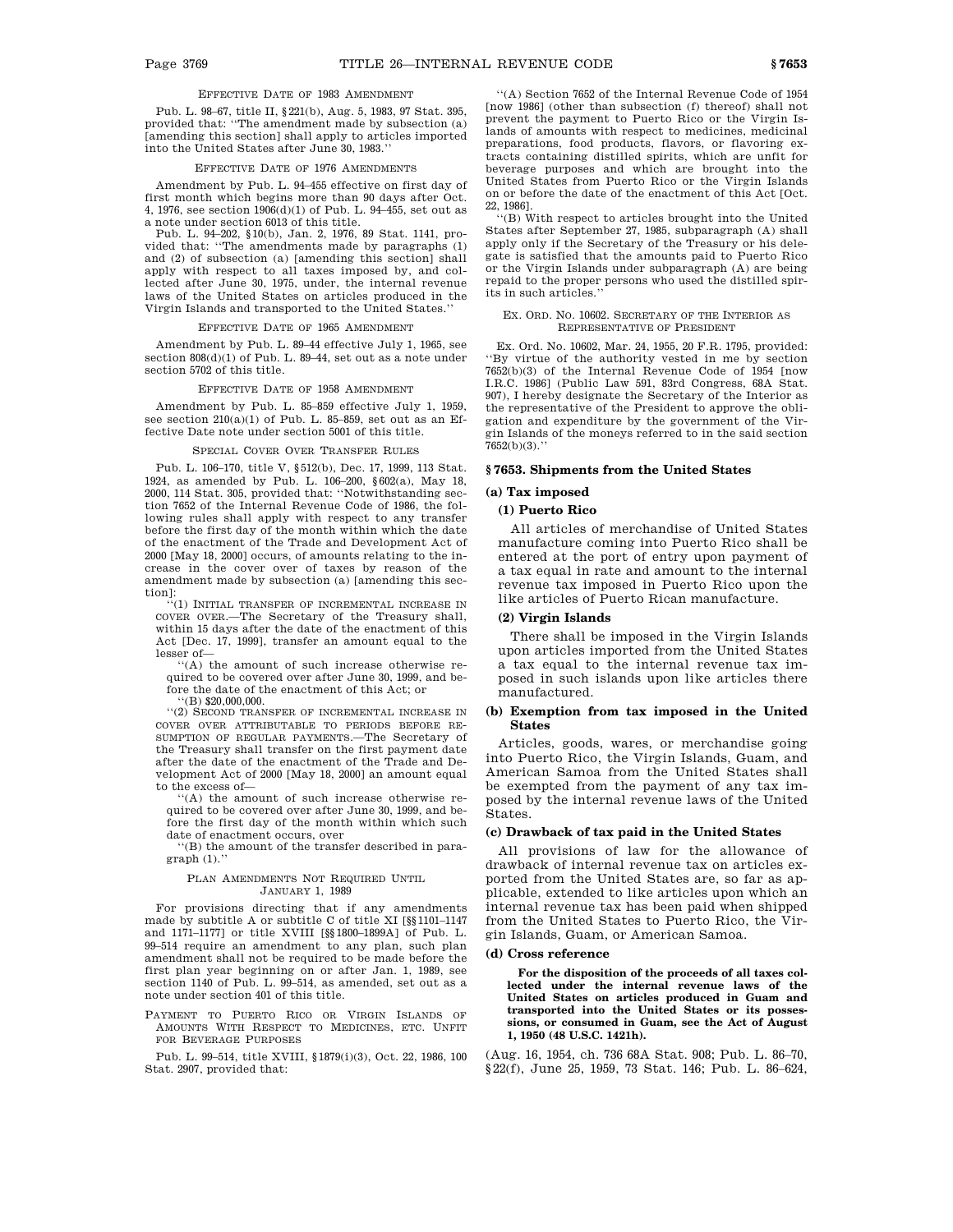§18(h), July 12, 1960, 74 Stat. 416; Pub. L. 94–455, title XIX, §1906(a)(56), Oct. 4, 1976, 90 Stat. 1832.)

### REFERENCES IN TEXT

Act of August 1, 1950, referred to in subsec. (d), is act Aug. 1, 1950, ch. 512, 64 Stat. 384, as amended, known as the Organic Act of Guam, which is classified principally to chapter 8A (§1421 et seq.) of Title 48, Territories and Insular Possessions. For complete classification of this Act to the Code, see Short Title note set out under section 1421 of Title 48 and Tables.

#### AMENDMENTS

1976—Subsec. (d). Pub. L. 94–455 struck out ''ch. 512, 64 Stat. 392, section 30'' after ''August 1, 1950''.

1960—Subsec. (d). Pub. L. 86–624 substituted ''or its possessions'' for '', its possessions or the Territory of Hawaii''.

1959—Subsec. (d). Pub. L. 86–70 substituted ''its possessions or the Territory of Hawaii'' for ''its Territories or possessions''.

### EFFECTIVE DATE OF 1960 AMENDMENT

Amendment by Pub. L. 86–624 effective Aug. 21, 1959, see section 18(k) of Pub. L. 86–624, set out as a note under section 3121 of this title.

EFFECTIVE DATE OF 1959 AMENDMENT

Amendment by Pub. L. 86–70 effective Jan. 3, 1959, see section 22(i) of Pub. L. 86-70, set out as a note under section 3121 of this title.

### **§ 7654. Coordination of United States and certain possession individual income taxes**

#### **(a) General rule**

The net collection of taxes imposed by chapter 1 for each taxable year with respect to an individual to whom section 931 or 932(c) applies shall be covered into the Treasury of the specified possession of which such individual is a bona fide resident.

## **(b) Definition and special rule**

For purposes of this section—

# **(1) Net collections**

In determining net collections for a taxable year, an appropriate adjustment shall be made for credits allowed against the tax liability and refunds made of income taxes for the taxable year.

# **(2) Specified possession**

The term ''specified possession'' means Guam, American Samoa, the Northern Mariana Islands, and the Virgin Islands.

#### **(c) Transfers**

The transfers of funds between the United States and any specified possession required by this section shall be made not less frequently than annually.

## **(d) Federal personnel**

In addition to the amount determined under subsection (a), the United States shall pay to each specified possession at such times and in such manner as determined by the Secretary—

(1) the amount of the taxes deducted and withheld by the United States under chapter 24 with respect to compensation paid to members of the Armed Forces who are stationed in such possession but who have no income tax liability to such possession with respect to such compensation by reason of the Servicemembers Civil Relief Act (50 App. U.S.C. 501 et seq.), $<sup>1</sup>$  and</sup>

(2) the amount of the taxes deducted and withheld under chapter 24 with respect to amounts paid for services performed as an employee of the United States (or any agency thereof) in a specified possession with respect to an individual unless section 931 or 932(c) applies.

# **(e) Regulations**

The Secretary shall prescribe such regulations as may be necessary to carry out the provisions of this section and sections 931 and 932, including regulations prohibiting the rebate of taxes covered over which are allocable to United States source income and prescribing the information which the individuals to whom such sections may apply shall furnish to the Secretary.

(Aug. 16, 1954, ch. 736, 68A Stat. 909; Pub. L. 92–606, §1(b), Oct. 31, 1972, 86 Stat. 1495; Pub. L. 94–455, title XIX, §1906(b)(13)(A), Oct. 4, 1976, 90 Stat. 1834; Pub. L. 97–248, title III, §§307(a)(16), 308(a), Sept. 3, 1982, 96 Stat. 590, 591; Pub. L. 98–67, title I, §102(a), Aug. 5, 1983, 97 Stat. 369; Pub. L. 99–514, title XII, §1276(a), Oct. 22, 1986, 100 Stat. 2599; Pub. L. 100–647, title I, §1012(y), Nov. 10, 1988, 102 Stat. 3530; Pub. L. 108–189, §2(d), Dec. 19, 2003, 117 Stat. 2866.)

#### REFERENCES IN TEXT

The Servicemembers Civil Relief Act, referred to in subsec. (d)(1), is act Oct. 17, 1940, ch. 888, 54 Stat. 1178, was classified to sections 501 et seq. of the former Appendix to Title 50, War and National Defense, prior to editorial reclassification, and is now classified principally to chapter 50 (§3901 et seq.) of Title 50. For complete classification of this Act to the Code, see Tables.

#### AMENDMENTS

2003—Subsec. (d)(1). Pub. L. 108–189 substituted ''Servicemembers Civil Relief Act'' for ''Soldiers' and Sailors' Civil Relief Act''.

1988—Subsec. (a). Pub. L. 100–647 substituted ''an individual to whom'' for ''an individual to which''.

1986—Pub. L. 99–514 amended section generally, substituting provisions relating to coordination of United States and certain possession individual income taxes for provisions relating to coordination of United States and Guam individual income taxes.

1983—Subsec. (d). Pub. L. 98–67 repealed amendments made by Pub. L. 97–248. See 1982 Amendment note below.

1982—Subsec. (d). Pub. L. 97–248 provided that, applicable to payments of interest, dividends, and patronage dividends paid or credited after June 30, 1983, subsec. (d) is amended by inserting ''subchapter A of'' before "chapter 24". Section 102(a), (b) of Pub. L. 98-67, title I, Aug. 5, 1983, 97 Stat. 369, repealed subtitle A (§§301–308) of title III of Pub. L. 97–248 as of the close of June 30, 1983, and provided that the Internal Revenue Code of 1954 [now 1986] [this title] shall be applied and administered (subject to certain exceptions) as if such subtitle A (and the amendments made by such subtitle A) had not been enacted.

1976—Subsecs. (d), (e). Pub. L. 94–455 struck out ''or his delegate'' after ''Secretary'' wherever appearing.

1972—Pub. L. 92–606 substituted provisions relating to individual income taxes in Guam and their sharing by the United States and Guam, for provisions relating to payment to Guam and American Samoa of proceeds of tax on coconut and other vegetable oils.

<sup>1</sup>See References in Text note below.